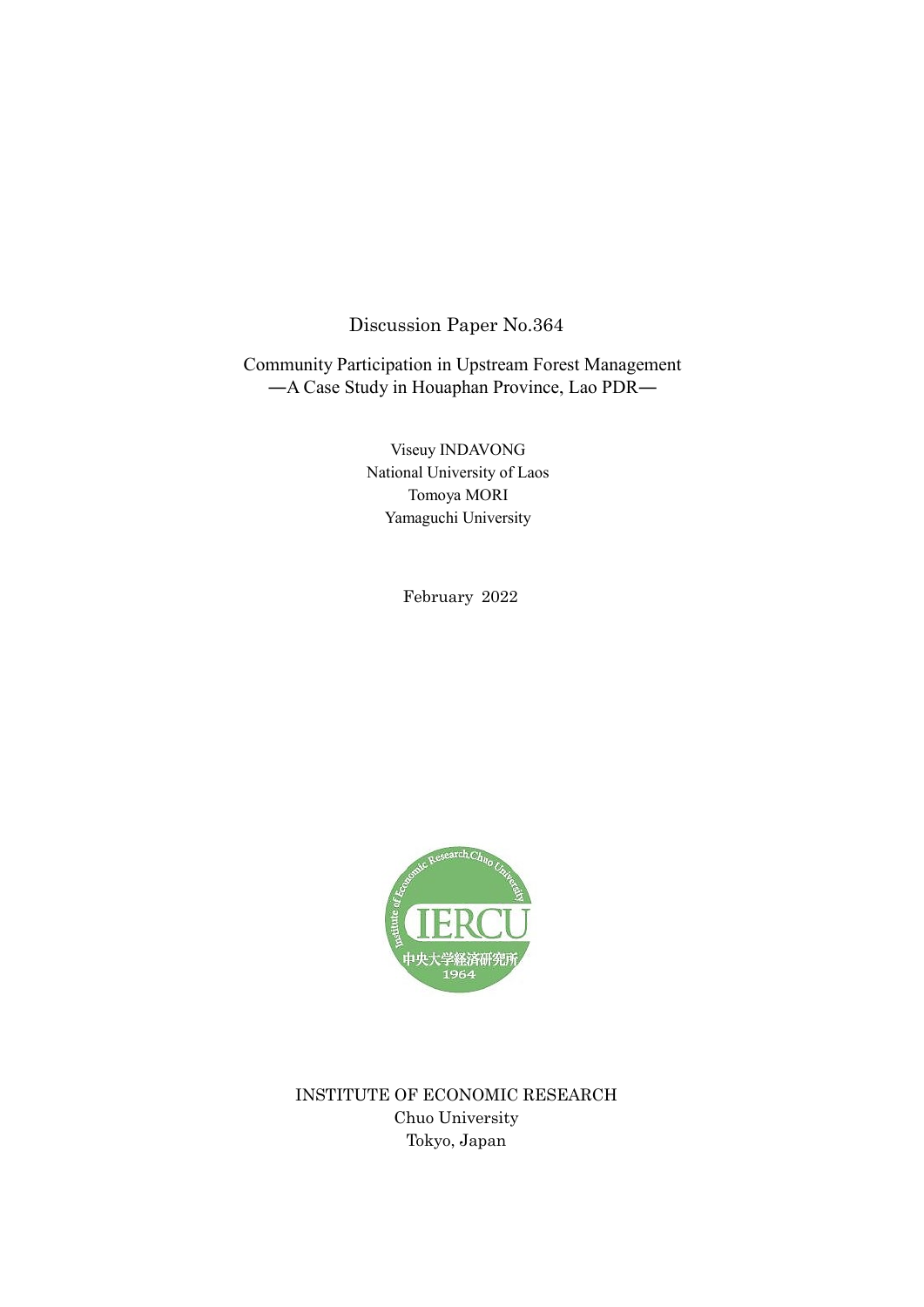# **Community Participation in Upstream Forest Management ―A Case Study in Houaphan Province, Lao PDR―**

### **Viseuy INDAVONG**

Lecturer at Faculty of Forest Science, National University of Laos E-mail: [v.indavong@nuol.edu.la](mailto:v.indavong@nuol.edu.la) **Tomoya MORI** Lecturer

at Faculty of Education, Yamaguchi University E-mail: [moritomo@yamaguchi-u.ac.jp](mailto:moritomo@yamaguchi-u.ac.jp)

# **Abstract**

In this paper, community participation in the management of Namxam upstream forests was studied in terms of common pool resources (CPRs) by analyzing a case study involving three villages in Samnuea district, Houaphan province. The study aimed at exploring the socio-economic factors affecting forest management and evaluating the management and rules by referring to the study of CPRs. An attempt was made to collect information from interviews and a questionnaire survey. Three villages with 318 households were selected for field surveying. All households were interviewed. It was found that community participation in upstream forest management activities consists of eight main activities: forest monitoring, wildlife management, aquatic animals forbidden management areas, regulation-making on upstream forest management, dissemination campaigns, forest restoration and maintenance, and raising awareness. It was also demonstrated that these activities can be evaluated from the perspective of CPRs.

# **Keywords**

community participation, upstream forest management, common pool resources, Laos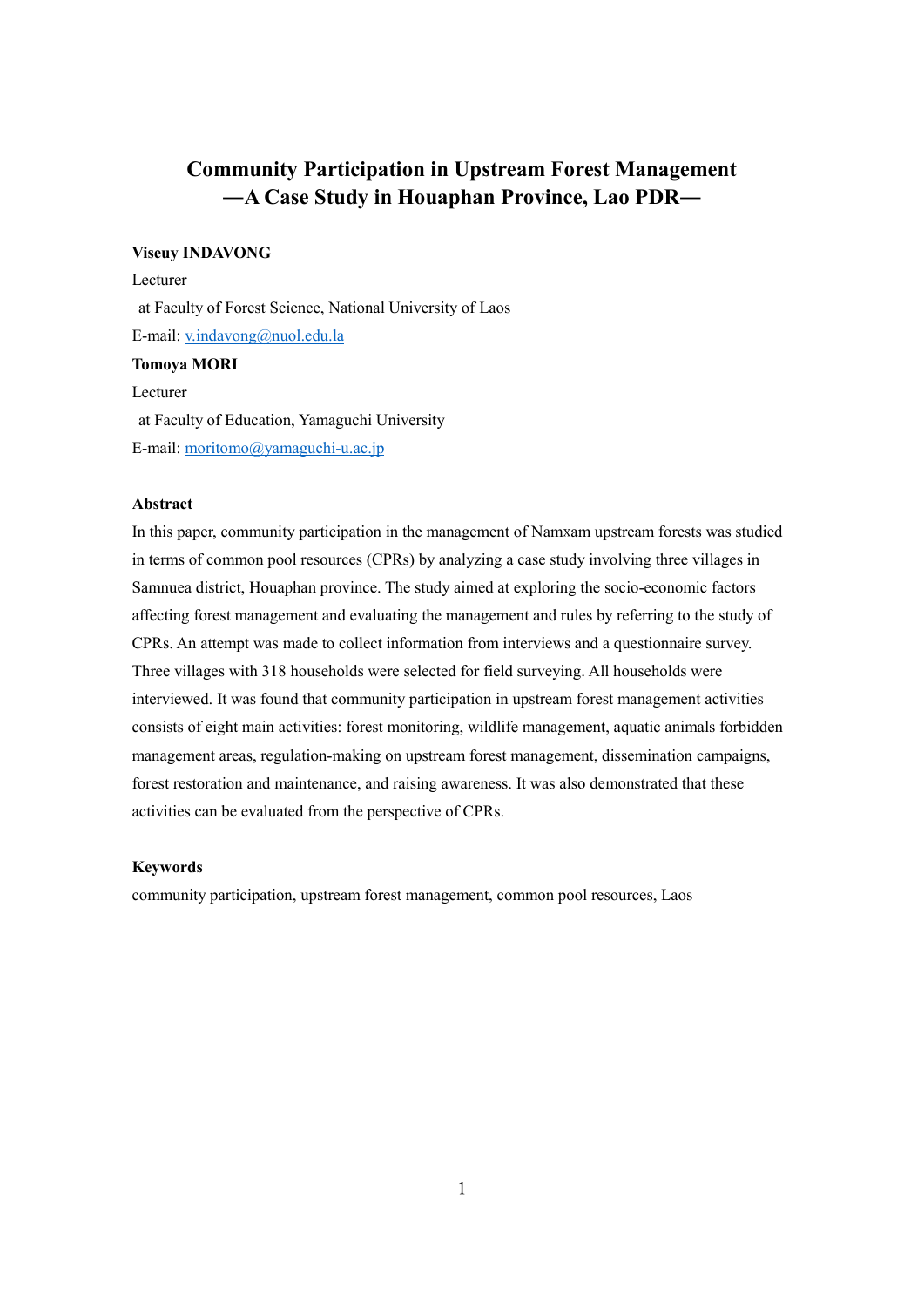#### **1. Introduction**

The Lao People's Democratic Republic (Laos) is a landlocked South Asian country that shares borders with China to the north (505 km), Cambodia to the south (435 km), Vietnam to the east (2,069 km), Thailand to the west (1,835 km), and Myanmar to the northwest (236 km).

A forest cover assessment of Laos, carried out in 2010, showed a forest cover rate of only 40.30%, that is ~9.55 million ha. This rate was approximately 70% in the 1940s (Forest Carbon Partnership Faculty, 2014). This important decrease in forest cover can be attributed to forest clearing and burning due to unsustainable shifting cultivation, forest fires, uncontrolled logging, and conversion to agriculture. Other underlying causes are the widespread hardship, rapid population increase, and unsatisfactory law enforcement (Phompila et al., 2017).

Forests establish an economic base for rural communities by providing food security, fuel, and construction materials. For instance, local people collect mushrooms, wild berries, fruits, nuts, honey, earthworms, and medicinal herbs, and sometimes hunt wild animals in forests. Non-timber forest products (NTFPs) and wildlife resources can significantly contribute to satisfying both subsistence and income requirements of villagers. While NTFPs are collected year-round, different types of forest products are available in each season. Many of the products collected for daily use and trade can only grow well when the forest cover is continuously maintained and the environment is sustainable.

Upstream forest areas are a source of rivers when the headwater is abundant. They are covered by dense forest, and supply water to an entire region throughout the year; shortages will disturb the water volume balance. Forests, land, and rivers are considered natural resources that need to be balanced, and are closely interrelated. When natural resources are destroyed, they change and may cause rapid degradation of upstream forest areas. Therefore, these areas should be managed and protected to enrich them and make river and aquatic resources sustainable.

Upstream forests and various resources formed by them can be regarded as common pool resources (CPRs). CPRs have been studied in many fields (Ostrom et al., 2002). Ostrom (1990) described the institutional conditions for appropriators to cooperate with the management of CPRs in the long term. In this study, an attempt was made to analyze upstream forest management by referring to these conditions.

Specifically, the aim of this research was to study the participation of villagers in upstream forest management, benefits, utilization of natural resources, and production of a forest management plan for relevant organizations in the conservation forest area. The research focused on three villages in the Samneau district, Houaphan province. The objectives were as follows: 1) to study the factors involved in community participation in upstream forest resource management; 2) to determine factors that enhance the local community benefits by participating in forest management activities and conserving natural forest resources; and 3) to evaluate the management in terms of the study of CPRs.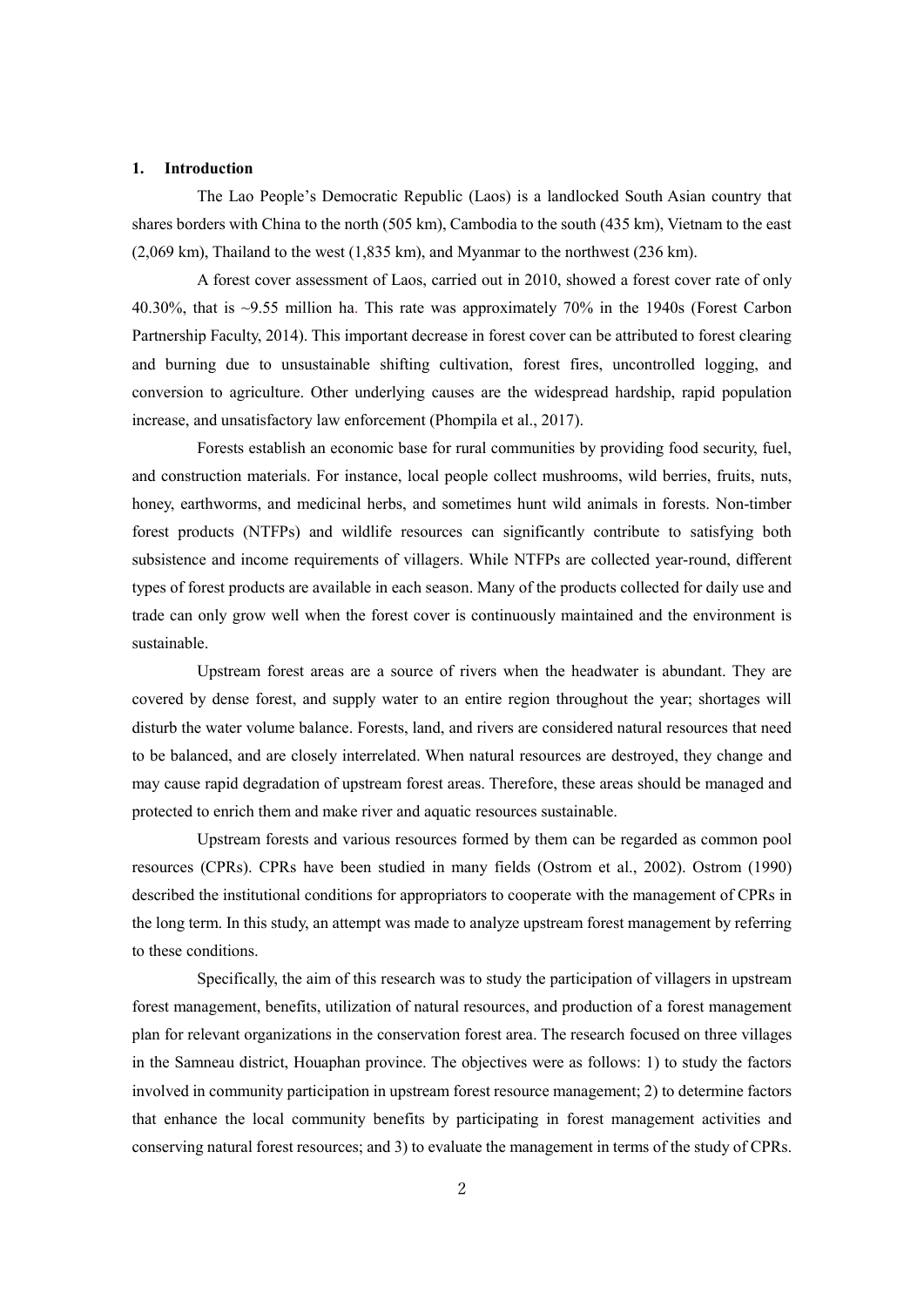### **2. Materials and Methodology**

### 2-1. Basic information on the research sites

Houaphan Province is located in eastern Laos. It covers an area of 16,500 sq km and its capital is located in Samneau district. The province is bordered by Vietnam to the northeast, the southeast Xiengkhouang province to the south and southwest, and the Luangprabang province to the west. The terrain is rugged and dense, and forested mountains form much of the province. Three villages in the Samneau district were selected for study and labelled as K, H, and T by taking the first letter of the name of each village. The villages were located in the northern Samneau district. The forest areas of villages K, H, and T are 6,807, 1,644, and 384 hectares, respectively.

The Namxam upstream forests can provide valuable resources to local people. The headwater of the Namxam River is located in village H in Samneua district and runs through the Samneua and Samtai districts to Vietnam. It covers a total distance of 245 km and flows into the rivers of Vietnam. The Namxam River is an upstream forest that is able to supply water throughout the year. It acts as natural reserves, maintains soil quality, preserves wildlife habitat, conserves natural ecological system, and is a source of numerous plant species. Therefore, such areas must be protected from natural disasters. However, deforestation and forest degradation in this region are key issues mainly caused by uncertain rotation slash and burn of forest land for agricultural practices, conversion of forest land to industrial tree species plantation and cultivation areas, illegal logging, hunting wild animals for food and trade, unsustainable harvesting of NTFPs, negligence in the management of natural resources, and lack of sustainable forest management plans, techniques, and participation from local and relevant agencies.

### 2-2. Data collection

Primary data were collected through interviews and questionnaire surveys in three villages in the Samneua district. The interview survey was implemented in a village meeting, by involving related administrations, and all households. Details of the interviewees are presented in table 2-1. The village meeting was organized during the field data collection, and we focused on interviewing each village authority at the village meeting. These data were collected through discussions with the villagers. The interviews for the related administrations were carried out for the forestry division (the provincial agriculture and forestry office) and the district agriculture and forestry office in the study area.

| The head of forestry division conducted discussions on the boundary of national<br><b>Forestry Division</b><br>protection forest area in Namxam national protection forest and other information<br>related to my research, with particular focus on forest resource use in the upstream<br>forest area. | Interviewee | Details |
|----------------------------------------------------------------------------------------------------------------------------------------------------------------------------------------------------------------------------------------------------------------------------------------------------------|-------------|---------|
|                                                                                                                                                                                                                                                                                                          |             |         |

Table 2-1: Details of the interviewee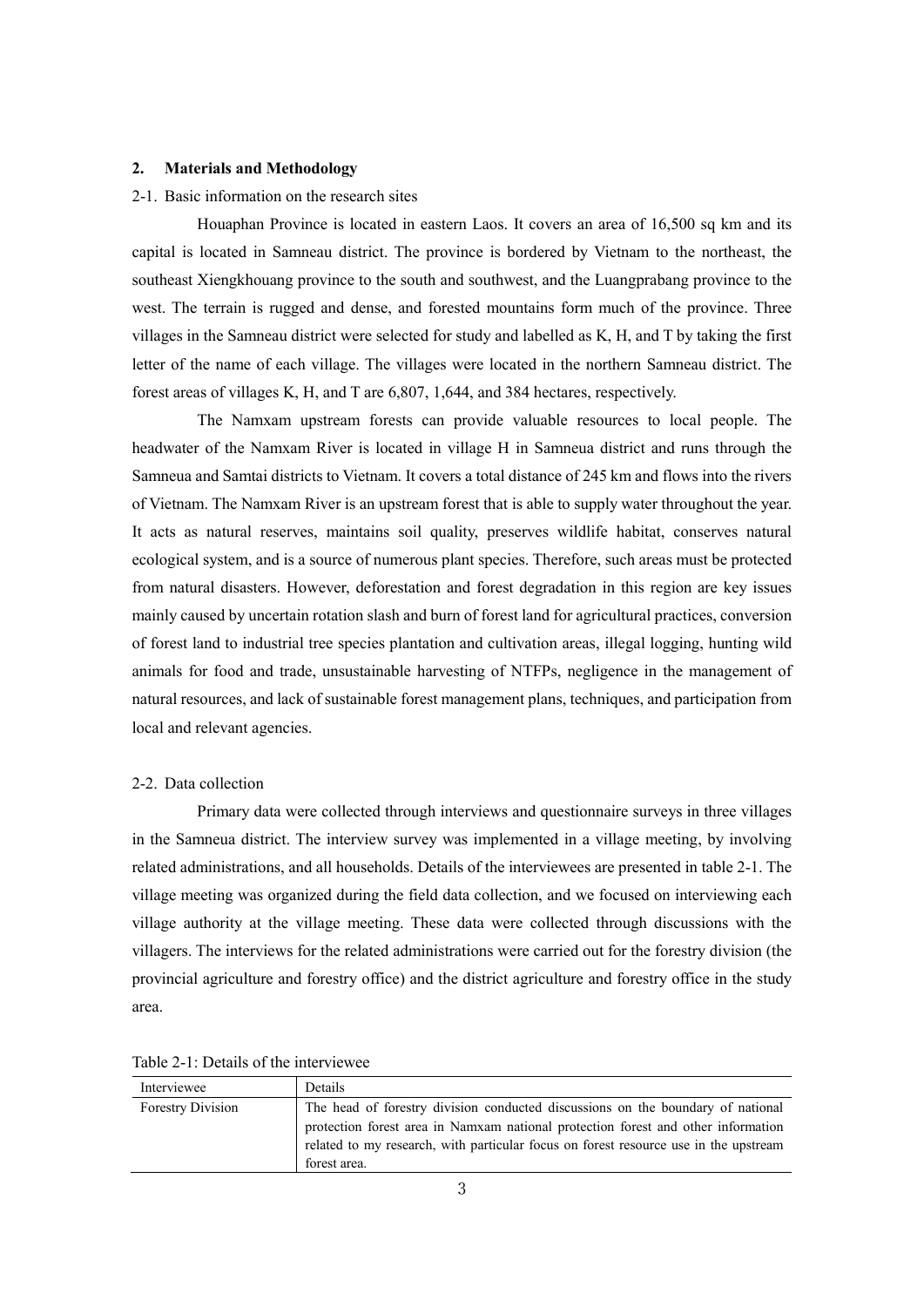| District Agriculture and<br>Forestry  | Head of agriculture and forestry was discussed, which is an agency responsible for<br>forest preservation through regulations to forest management, allocation of<br>management zones and use of forest resources, forestland, agriculture land and other<br>types of land in Namxam National protection forest. Villager participation in upstream<br>forest management and the benefits from forest resources use were also deliberated. |
|---------------------------------------|--------------------------------------------------------------------------------------------------------------------------------------------------------------------------------------------------------------------------------------------------------------------------------------------------------------------------------------------------------------------------------------------------------------------------------------------|
| Village Authority                     | Head of the village was interviewed and the village organization focused on an<br>overview of the village history, boundary of the village, population, socio-economic<br>status, village forest, NTFPs harvesting, upstream forest management, forest land,<br>forest types, forest resourced management, and utilization of forest resources was<br>discussed.                                                                           |
| Household (Head of the<br>family)     | Households were divided into three levels (rich family, medium family and poor<br>family) and interviewed. The village household was selected at 100% within the<br>village. Three village sites at Namxam national protection forest area in Samneua<br>district, Houaphan province were selected as the research area.                                                                                                                   |
| Personal information of<br>households | The general information acquired from each respondent was gender, religion, age,<br>member of the household, ethnic group, education level, occupation, and economic<br>status of household. The interview was carried out in 100% of households in the three<br>villages.                                                                                                                                                                 |

Resource: Author's field survey

The first-hand experience of the respondents could be clearly recorded, and the demarcated interest could be identified based on age, style of living, gender, ethnicity, and other socioeconomic divisions of the three villages. A meeting with local people who were representatives of the households was carried out, and consultations with the village committee and head of the village were also conducted.

Interviews were conducted by the study team. Data collection began by working with local authorities to collect actual field data of each village. First, the team held a meeting for planning and material preparation. In this meeting, the researcher informed local people of the research objective, procedure, and schedule to familiarize them with the methods and techniques used for data gathering. Attempts to build trust-based relationships and human networks were done during this time. Several instruments were used, including an interview schedule, field survey, and a guide questionnaire for the focus group discussion.

# 2-3. Namxam upstream forest as CPRs

Resources such as an upstream forest that was appropriated by users can be regarded as common pool resources (CPRs). CPRs have two attributes: non-exclusion and rivalry. In terms of economics theory, the attributes of CPRs generate negative externalities among users; therefore, CPRs are appropriated beyond the Pareto equilibrium. This issue is regarded as a social dilemma (Ostrom et al., 1998).

Conventionally, the resolution of the common pool resources' dilemma is demonstrated either by a market mechanism or by government intervention based on the discussion by Hardin (1968),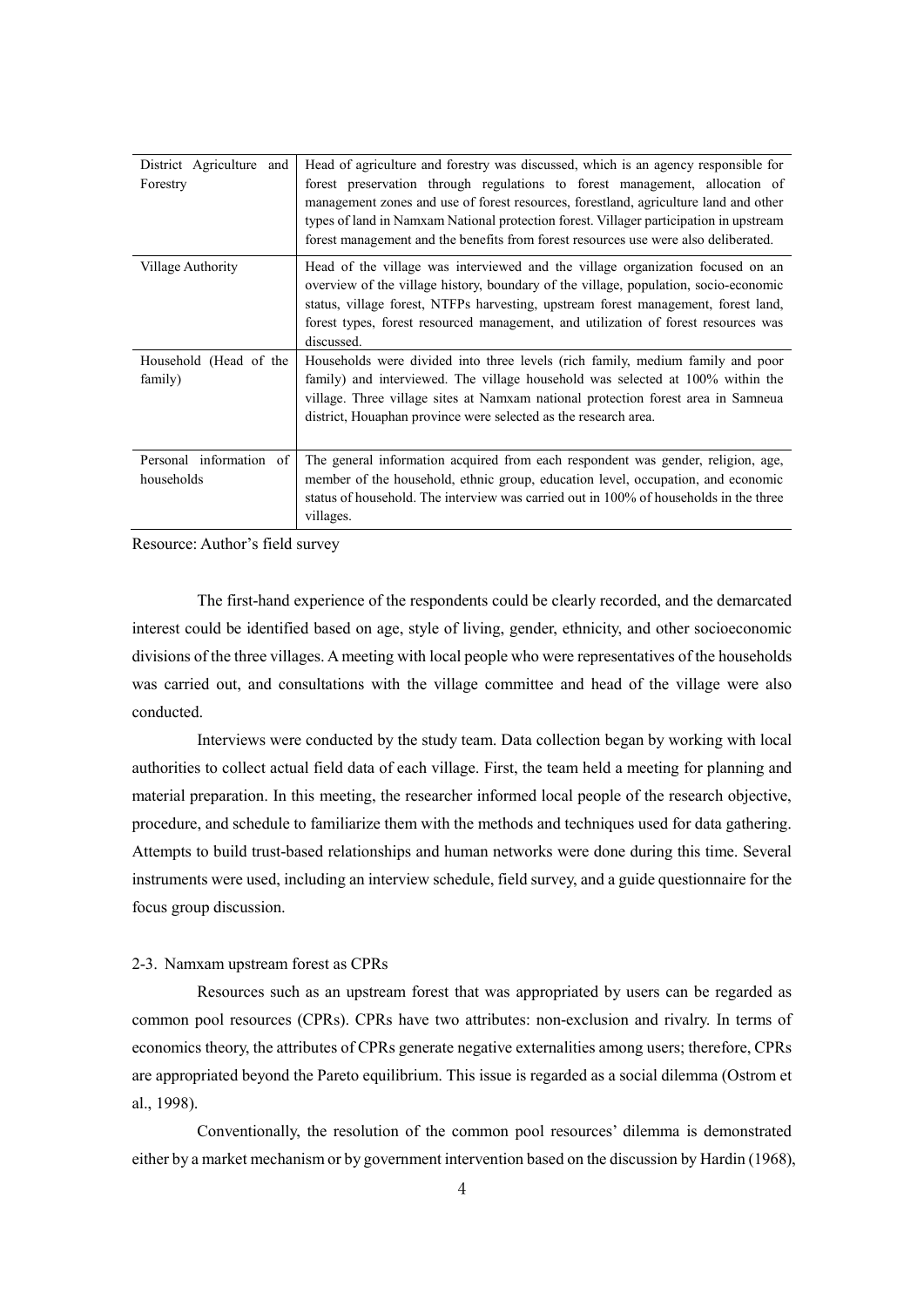which is called "*The Tragedy of the Commons.*" However, the study of CPRs, especially that based on field research, also suggests that the governance of CPRs can be managed by a local community composed of the appropriators for a long time without depending on these resolutions (e.g., McCay and Acheson, 1987; Ostrom, 1990; Ostrom et al., 2002).

Ostrom (1990) is known as one of the most remarkable studies on CPRs. Ostrom (1990) determined rules for the sustainable usage of CPRs. This study compared the implications of many field studies and showed institutional factors common to case studies in which the management of CPRs can be sustained for a long time.

Moreover, Mori (2015), Yabuta (2004), and Yabuta et al. (2014) summarized the stipulations shown by Ostrom (1990) into three rules: boundary rules, allocation rules, and sanction/monitoring rules. Boundary rules define the boundaries of CPRs and members who can appropriate CPRs. Next, allocation rules are established to regulate the way to use CPRs, for example, the type of resources available, the period and area accessible, technique, and tools to appropriate. Finally, sanction/monitoring rules are meant to monitor whether the members obey the regulations and punish those who violate them.

Furthermore, the management of CPRs is insufficient to maintain its efficiency and sustainability owing to the appearance of free riders. Free riders are those who receive the benefit from CPRs without paying the management cost and cooperating with or contributing to the management. The existence of these free riders prevents appropriators who co-manage resources from improving the efficiency and sustainability of the usage even if they attempt to do so; this is a problem of undermanagement.

Ostrom (1990) demonstrated that social capital can play a role in restraining the appearance of free riders and maintaining the management system for a long time. Social capital represents social relationships such as trust, reciprocity, and human networks, and is thought to be accumulated within a community for a long time. To evaluate the management of CPRs, it is necessary for investigators to pay attention to whether social capital is operating in a community and is encouraged to accumulate there.

Field research was conducted to collect data from the perspective described above. Based on these results, this study attempts to evaluate management. This method of field research refers to Mori (2015), who also conducted field surveys and data collection based on the study of CPRs.

## **3. Result of field survey**

# 3-1. Socio-economic situations

The Namxam National Protection Forest includes several villages. Since some villages are difficult to access, the research area was restricted to three villages: K, H, and T (refer to table 3-1). The three villages had 311 households, 1,745 inhabitants, of which 836 females. The ethnicity living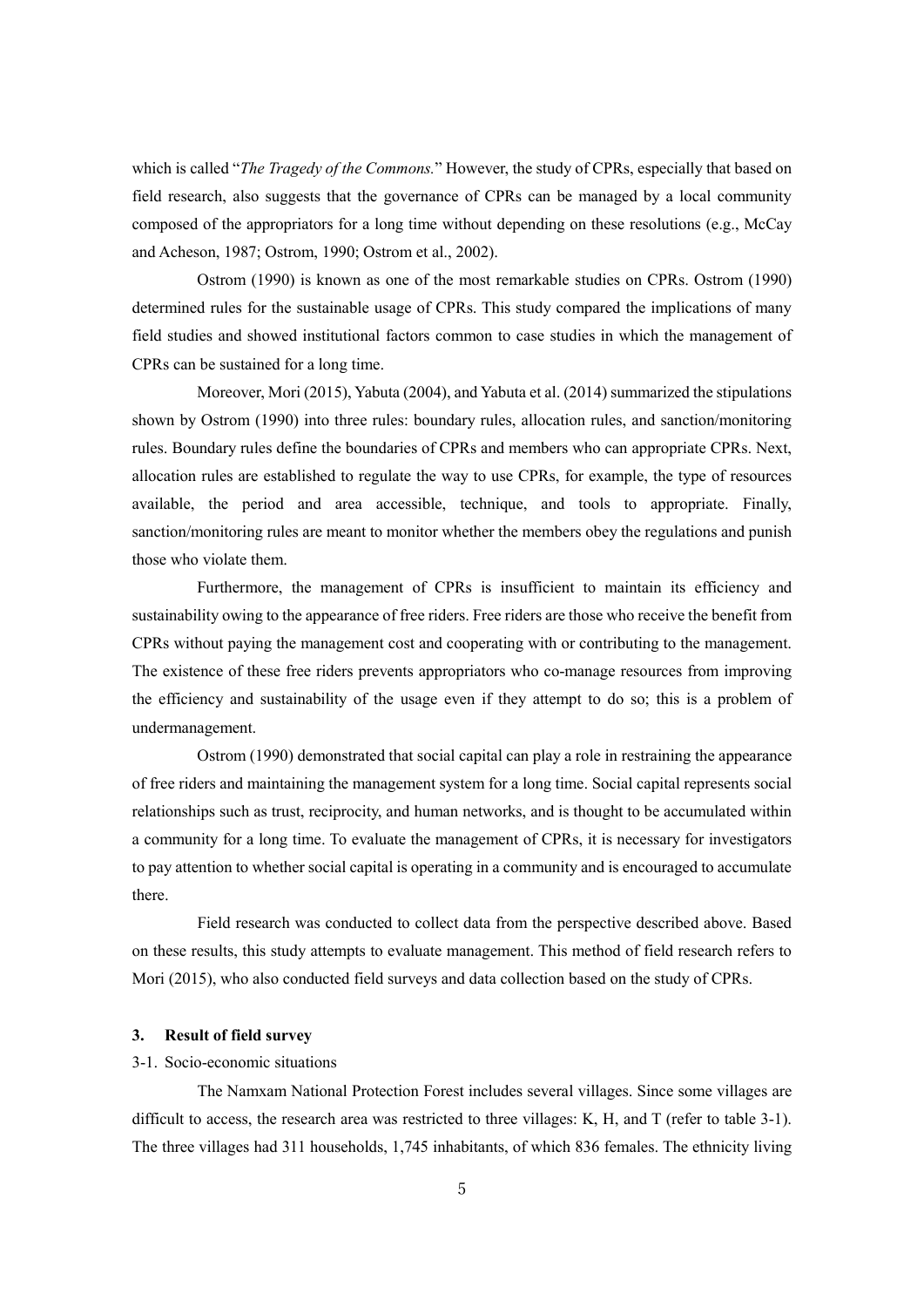in village K is 100% Hmong, village H consists of 100% Laolum, and village T consists of 99% Laolum and 1% Hmong. Most of the villagers are employed in agriculture, raising livestock, with harvesting NTFPs as a second occupation.

| Village   | Household | Population | Female | Ethnic           |
|-----------|-----------|------------|--------|------------------|
| Village K | 130       | 854        | 411    | Hmong            |
| Village H | 109       | 511        | 233    | Laolum           |
| Village T | 72        | 380        | 192    | Laolum and Hmong |
| Total     | 311       | 1.745      | 836    |                  |

Table 3-1: Basic information of three villages

Resource: Author's field survey

| Table 3-2: Average annual income per household |  |
|------------------------------------------------|--|
|                                                |  |

|                | Average of income (LAK/ household/ year)              |                                             |                                                  |                                  |                                                                     |                                                           |                                       |
|----------------|-------------------------------------------------------|---------------------------------------------|--------------------------------------------------|----------------------------------|---------------------------------------------------------------------|-----------------------------------------------------------|---------------------------------------|
|                | Cultivate:                                            | Livestock:                                  | NTFPs:                                           | Dry shop:                        | Wages:                                                              | Handcrafts:                                               | <b>Total of village</b>               |
| <b>Village</b> | Rice, bananas,<br>pineapple,<br>sugarcane,<br>cassava | Cows, goats,<br>ducks, chickens<br>and pigs | Resin, rattan,<br>honey,<br>bamboos, red<br>crab | Utensil and dry<br>foods         | Repair house,<br>plant the rice,<br>clean garden,<br>harvested rice | Container for<br>steamed rice, tray<br>for meals, baskets | income per<br>vear                    |
| Village K      | $6.700.000$ LAK/<br>716 USD                           | 4.700.000 LAK/<br>503 USD                   | 3.850.000 LAK/<br>412 USD                        | 3.350.000 LAK/<br>358 USD        | 2.500.000 LAK/<br>267 USD                                           | 1.500,000 LAK/<br>160 USD                                 | 22.600.000<br>LAK/2.416<br><b>USD</b> |
| Village H      | $6.200.000$ LAK/<br>663 USD                           | 4.200.000 LAK/<br>450 USD                   | 3.000.000 LAK/<br>321 USD                        | 2.400.000 LAK/<br>256 USD        | 1.700.000 LAK/<br><b>182 USD</b>                                    | $1.100.000$ LAK/<br>117 USD                               | 18.600.000<br>LAK/1.989<br><b>USD</b> |
| Village T      | 5.600.000 LAK/<br>560 USD                             | 3.900.000 LAK/<br>417 USD                   | 3.000.000 LAK/<br>289 USD                        | 1.700,000 LAK/<br><b>182 USD</b> | 1.200.000 LAK/<br><b>128 USD</b>                                    | $1.500.000$ LAK/<br>96 USD                                | 16.000.000<br>LAK 1.672<br>USD        |
| Total          | 18.500.000<br>LAK/ 1.939<br><b>USD</b>                | 12.800.000 LAK/<br>1.370 USD                | 9.550.000 LAK/<br>1.022 USD                      | 7.450.000 LAK/<br>796 USD        | 5.400.000 LAK/<br>577 USD                                           | 3.500,000 LAK/<br>373 USD                                 | 57.200.000<br>LAK/6.077<br><b>USD</b> |

Resource: Author's field survey

Table 3-2 describes the average annual income of one household in each village. In village K, the income generated from cultivation is the highest and equals to 6,700,000 LAK (716 USD). The second highest income source is the revenue from livestock, which is 4,700,000 LAK (503 USD), and the lowest is the revenue from handicrafts, which is 1,500,000 (160 USD). In village H, the highest and lowest income is 6,200,000 LAK (663 USD) and 1,100,000 LAK (117 USD), respectively. In Village T, the highest and lowest income is 5,600,000 LAK (560 USD) and 3,500,000 LAK (373 USD), respectively. In addition, the main sources of income are cultivated, livestock, and non-timber forest products. The total average annual income per household in the three villages is approximately 57,200,000 LAK (6,077 US).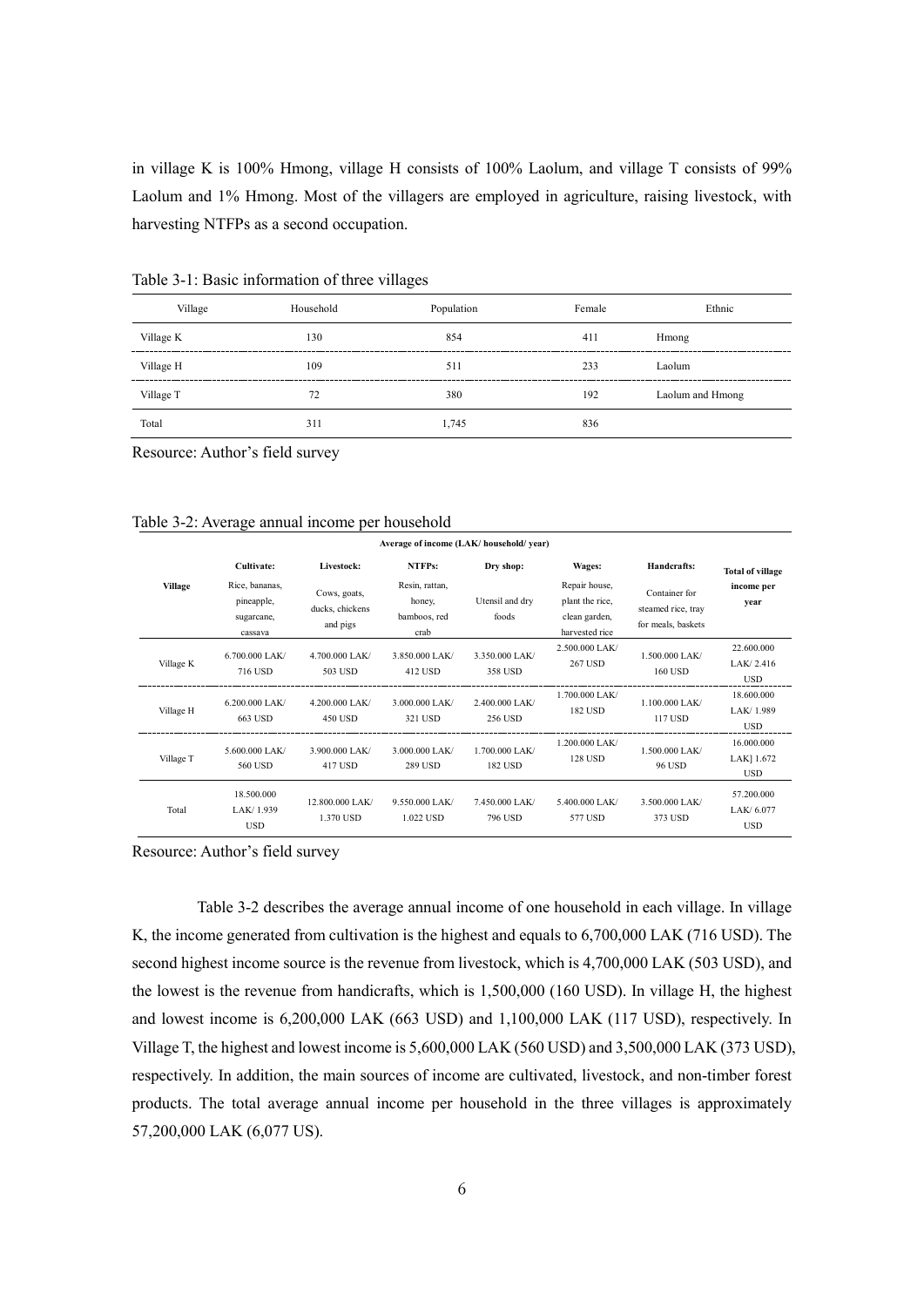| No             | Familial expenditures          |           | Average / year (USD)    | Mark                                       |
|----------------|--------------------------------|-----------|-------------------------|--------------------------------------------|
|                |                                | Village K | 380,000 LAK (41 USD)    |                                            |
| $\mathbf{1}$   | Cultivation                    | Village H | 320,000 LAK (34 USD)    | Buying seeds, fertilizers, pesticides      |
|                |                                | Village T | 270,000 LAK (29 USD)    |                                            |
|                |                                | Village K | 320,000 LAK (34 USD)    |                                            |
| $\overline{2}$ | Livestock                      | Village H | 310,000 LAK (33 USD)    | Rice bran, rice husk, animal feed          |
|                |                                | Village T | 290,000 LAK (31 USD)    |                                            |
|                |                                | Village K | 1,100,000 LAK (118 USD) |                                            |
| 3              | Foods                          | Village H | 1,10,0000 LAK (118 USD) | Buy, cooking machine, vegetables           |
|                |                                | Village T | 900,000 LAK (97 USD)    |                                            |
|                |                                | Village K | 900,000 LAK (97 USD)    |                                            |
| $\overline{4}$ | Clothing                       | Village H | 800,000 LAK (86 USD)    | Blankets, chairs, pillows, panties, shirts |
|                |                                | Village T | 700,000 LAK (75 USD)    |                                            |
|                |                                | Village K | 300,000 LAK (32 USD)    |                                            |
| 5              | Medicine                       | Village H | 250,000 LAK (27 USD)    | Domestic service                           |
|                |                                | Village T | 220,000 LAK (24 USD)    |                                            |
|                |                                | Village K | 300,000 LAK (32 USD)    |                                            |
| 6              | Electric charge                | Village H | 250,000 LAK (27 USD)    |                                            |
|                |                                | Village T | 200,000 LAK (22 USD)    |                                            |
|                |                                | Village K | 600,000 LAK (65 USD)    |                                            |
| $\tau$         | <b>Education</b> cost          | Village H | 800,000 LAK (86 USD)    | Sent child attend another school           |
|                |                                | Village T | 550,000 LAK (59 USD)    |                                            |
|                |                                | Village K | 1,000,000 LAK (108 USD) |                                            |
| 8              | Production equipment           | Village H | 900,000 LAK (97 USD)    | Knives, repair machines                    |
|                |                                | Village T | 650,000 LAK (70 USD)    |                                            |
|                |                                | Village K | 700,000 LAK (75 USD)    |                                            |
| 9              | Fuel                           | Village H | 650,000 LAK (70 USD)    | Car oil, petroleum production vehicles     |
|                |                                | Village T | 760,000 LAK (82 USD)    |                                            |
|                |                                | Village K | 300,000 LAK (32 USD)    |                                            |
| 10             | <b>Traditional festivals</b>   | Village H | 250,000 LAK (27 USD)    |                                            |
|                |                                | Village T | 360,000 LAK (39 USD)    |                                            |
|                |                                | Village K | 250,000 LAK (27 USD)    |                                            |
| 11             | Learning materials of children | Village H | 200,000 LAK (22 USD)    |                                            |
|                |                                | Village T | 200,000 LAK (22 USD)    |                                            |
|                |                                | Village K | 600,000 LAK (65 USD)    |                                            |
| 12             | Telephone charges              | Village H | 450,000 LAK (48 USD)    |                                            |
|                |                                | Village T | 700,000 LAK (75 USD)    |                                            |
|                |                                | Village K | 6,750,000 LAK (726 USD) |                                            |
|                | Total expenditures             | Village H | 6,280,000 LAK (675 USD) |                                            |
|                |                                | Village T | 5,800,000 LAK (625 USD) |                                            |

Table 3-3: Expenditures in the three villages

Resource: Author's field survey

Villagers in the three villages receive many kinds of resources from the Namxam upstream forest for daily life. Table 3-4 demonstrates the forest resources they usually utilize in the three villages. These resources are utilized for living materials, such as food and buildings, and trade to compensate for a shortage or get something to need.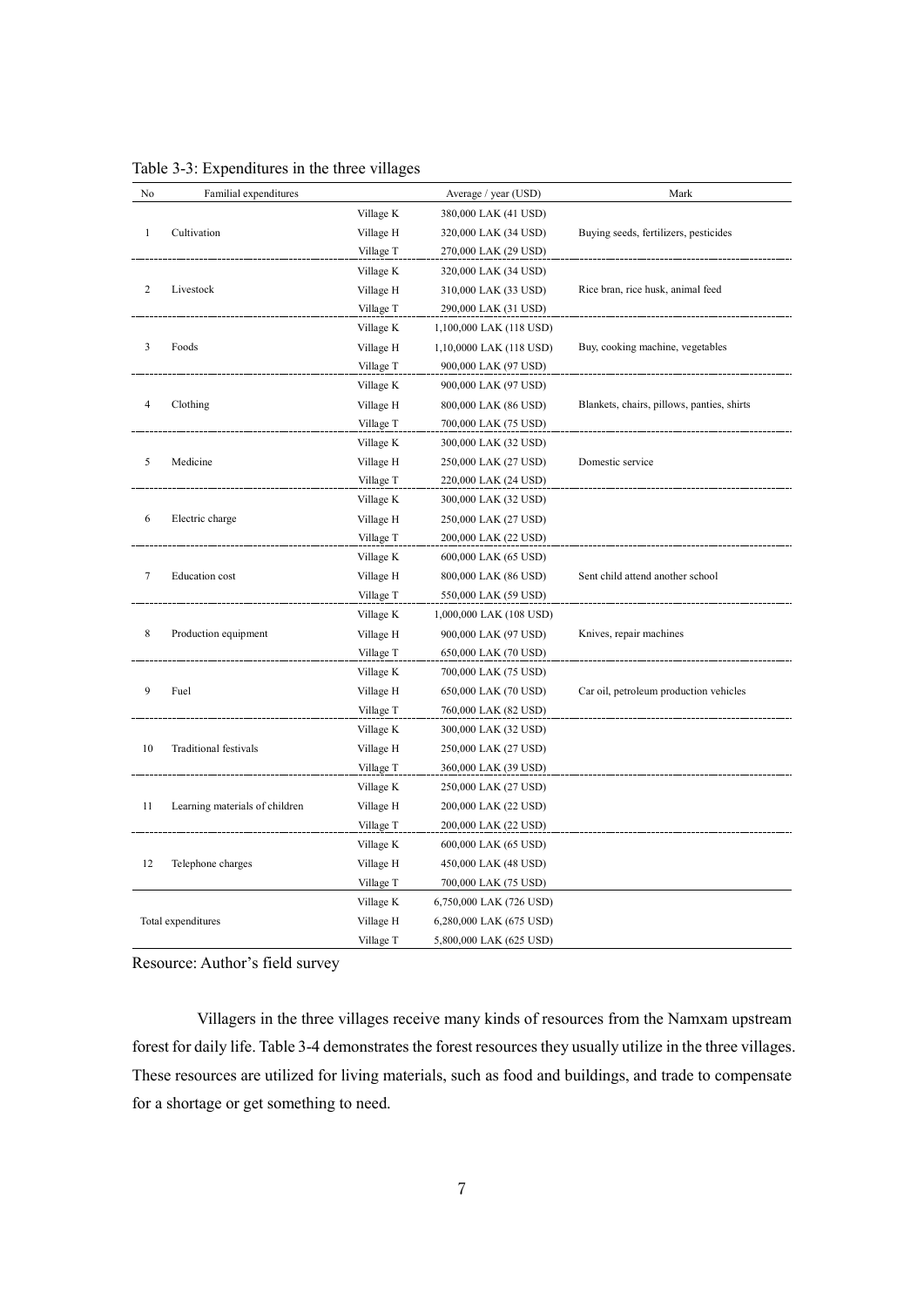| <b>Resources</b>               |           | Quantity of use<br>(household /year) | Utilizations                          |
|--------------------------------|-----------|--------------------------------------|---------------------------------------|
|                                | Village K | 60 stems                             |                                       |
| Bamboo                         | Village H | 40 stems                             | Building, garden, fence               |
|                                | Village T | 50 stems                             |                                       |
|                                | Village K | $45 \text{ kg}$                      |                                       |
| Vegetable                      | Village H | $31 \text{ kg}$                      | Food, trade                           |
|                                | Village T | $35 \text{ kg}$                      |                                       |
|                                | Village K | $60 \text{ kg}$                      |                                       |
| Bamboo shoot                   | Village H | $36 \text{ kg}$                      | Food                                  |
|                                | Village T | $40 \text{ kg}$                      |                                       |
|                                | Village K | $30 \text{ kg}$                      |                                       |
| Banana flower / leaf           | Village H | $17 \text{ kg}$                      | Wrap the objects                      |
|                                | Village T | $20 \text{ kg}$                      |                                       |
|                                | Village K | $21 \text{ kg}$                      |                                       |
| Rattan                         | Village H | 12 kg                                | Service equipment                     |
|                                | Village T | $15 \text{ kg}$                      |                                       |
|                                | Village K | $17 \text{ kg}$                      |                                       |
| Fruit                          | Village H | $14 \text{ kg}$                      | Food, trade                           |
|                                | Village T | $17 \text{ kg}$                      |                                       |
|                                | Village K | $12 \text{ kg}$                      |                                       |
| Mushrooms                      | Village H | $9$ kg                               | Food, trade                           |
|                                | Village T | $9$ kg                               |                                       |
|                                | Village K | $35 \text{ kg}$                      |                                       |
| Aquatic animals                | Village H | $23 \text{ kg}$                      | Food                                  |
|                                | Village T | 32 kg                                | ------------------------------------- |
|                                | Village K | 3 cubic                              |                                       |
| Fire wood                      | Village H | 2 cubic                              | Building                              |
|                                | Village T | 2 cubic                              |                                       |
|                                | Village K | $20 \text{ kg}$                      |                                       |
| Wild animals (squirrels, bird, | Village H | $13 \text{ kg}$                      | Food                                  |
| frog, crab etc.)               | Village T | $16 \text{ kg}$                      |                                       |

Table 3-4: Natural resources obtained from forest area

Resource: Author's field survey

# 3-2. Local participation of the upstream forest management

By field research, it was found that the tasks of local participation consisted of eight main activities: 1) participation in planning; 2) forest monitoring; 3) wildlife management in the protection area; 4) management of aquatic animals; 5) regulation of upstream forest management; 6) dissemination campaigns; 7) forest restoration and maintenance; and 8) raising awareness. The following section explains each activity in detail.

# (1) Participation in planning

Villager participation in decisions related to forest planning is essential for obtaining permanent and viable solutions. Nowadays, the participation of villagers is necessary to reach consensus in natural resource management and in local governance for land and resources in the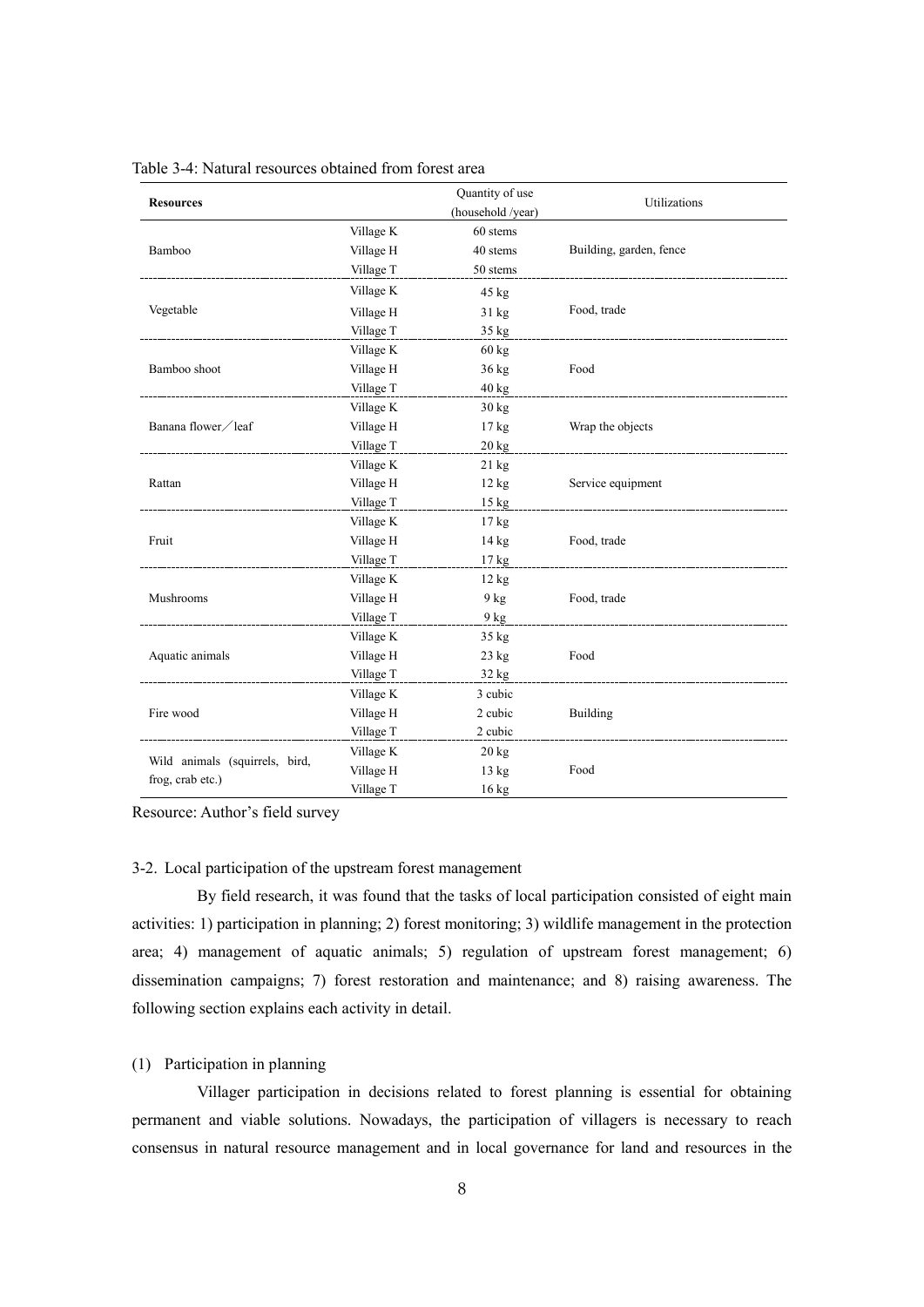Namxam conservation forest. This is a key element in forest planning. However, only the initial steps are being taken to include public participation in forest planning within the forestry sector, such as provincial agriculture and forestry, district agriculture and forestry, village forestry and relevant agencies, and NGOs to preserve forest resources.

- i. Allocating the boundary and setting up the boundary signage of the conservation area.
- ii. Making village regulations on forest management.
- iii. Selecting a village forestry officer.

After activities (i)–(iii) were conducted, local people could be involved in activities (iv)–(v) as follows. After drafting plans and regulations for forest management, local people can participate in the discussion. As a result, plans and regulations were adopted and proposed through village meetings so that villagers could understand the management and implement it accordingly.

- iv. Making the survey schedule to exploit timber, maintenance, and inspection patrol.
- v. Making plans for using the village fund for family economic development.

#### (2) Forest monitoring

Further, forest management constitutes a major part of forest monitoring. Forest inspection is conducted monthly, and local people usually monitor the condition when harvesting NTFPs. However, activity against the laws and local regulations still occurs, such as illegal logging, forest fires, and excessive harvesting of NTFPs.

### (3) Wildlife management in the protection area

According to the interview, it can be concluded that wildlife management in the protection area arises from joint forest management between the government and local communities. National protection areas were established based on the laws, and then wildlife prohibitions were locally formed in these areas. For example, hunting is strictly prohibited during the wildlife breeding season, from June to October. In addition, hunting equipment such as firearms and hunting grenades and hunting activities for food or trade are prohibited in the protection areas and during the wildlife breeding season.

### (4) Management of aquatic animals

Each village will have conservation zones that restrict the utilization of aquatic animals. The village strictly bars people from fishing during the prohibited season. Most people live along rivers and natural forests and depend on them. To maintain the sustainability of aquatic animals, it is necessary for local people to understand the regulation and benefit from conservation, and be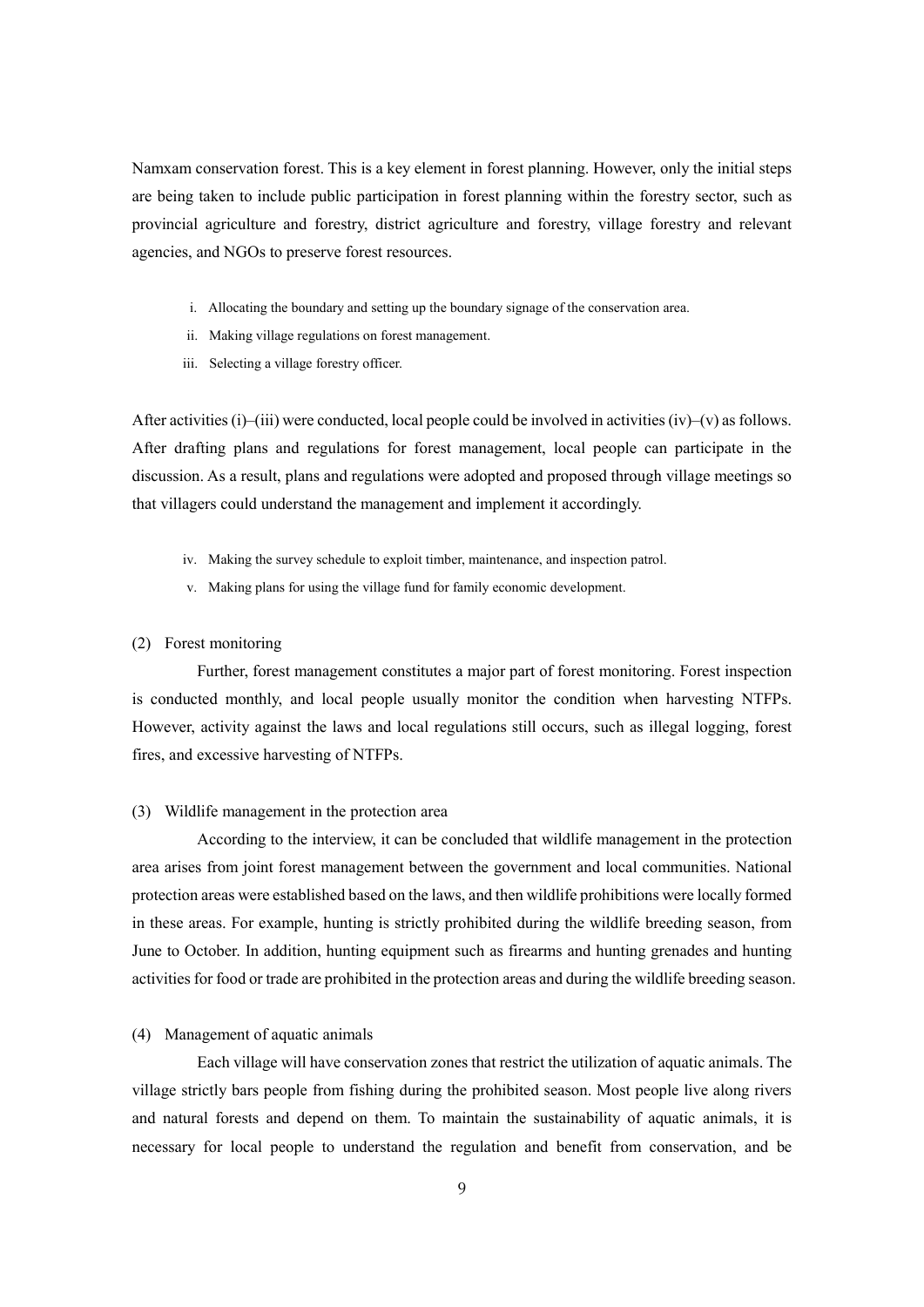voluntarily involved in this activity.

#### (5) Regulating upstream forest management

Villagers can participate in the process of regulating village forest management based on the national legal system. The objectives of the local regulation are to monitor, inspect, and quickly prohibit activities that may have detrimental effects on forests, NTFPs, watersheds, wildlife, aquatic wild animals, and the environment. Additionally, people who engage in illegal activities, including illegal logging, shifting cultivation, harvesting NTFPs, hunting protected animal and plant species that are close to extinction, burning forests, and actions that lead to deforestation should be punished.

### (6) Dissemination campaign

The dissemination campaign is an important component of forest management. Village authorities make an effort to disseminate forestry regulations for their villages as a whole, and subsequently mobilize them to engage with this activity. The notification of village forest regulations is conducted in conjunction with district forestry staff and the division of the village. For example, they set the signboards to inform the categorization of forest land and prohibited items regarding utilization.

## (7) Forest reforestation and maintenance

Local people participate in rehabilitation and maintenance to recover, conserve, and protect the natural conditions of forests and the environment that has been destroyed and degraded in the past. Typically, during the National Tree Planting Day, village authorities mobilize villagers to plant trees in different places with the support of the district forestry office as provision for seeds of *Afzelia*, Teak, and *Pterocarpus*. In addition, there were some rubber plantations in these villages that started in 2007. Through these activities, village authorities also made an effort to raise the awareness of young villagers.

## (8) Raising awareness

Villagers are engaged in raising their awareness. In this activity, they are gathered somewhere in the village or forest where discussions are conducted on the importance of natural protection. The ideas and opinions of other people are also shared with them. In addition, there were also some advertisements and disseminations to youth and children in the village. This will encourage them to be concerned about the importance and benefits of forests. These activities were carried out by using direct or indirect communication from advertising and dissemination activities such as writing slogans, distributing photos of forest protection, forest fire, conservation of aquatic-wild animals, etc.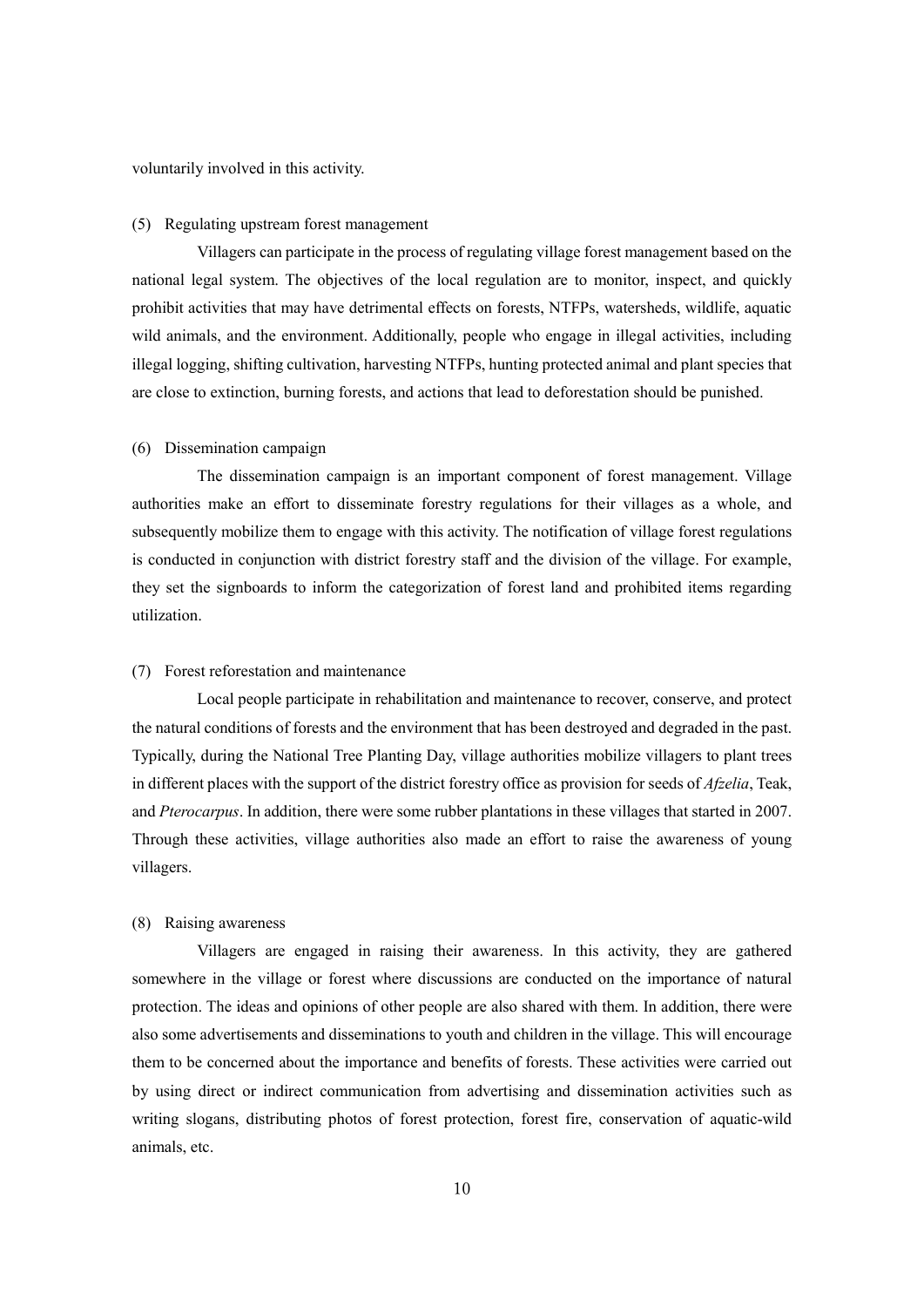The activities shown above can be thought of as the institutional factor to sustain resources and maintain management in terms of the study of CPRs. Regarding boundary rules, the boundary and member can be established in activity (1) in support of the district administration and NGOs. Allocation rules can be found in activities (3), (4), and (5). Activities (3) and (4) restrict the usage of a specific resource and the objective to harvest and hunt resources and regulate the season and technique for which they are available. Activity (2) is a monitoring rule. In addition, this activity is made by local people themselves in activity (5).

Moreover, activities (6), (7), and (8) are designed to raise the awareness of local people, share knowledge and information about forest management with members, and build the capacity to manage CPRs. The implications of these activities are interrupted by the enhancement and accumulation of social capital.

# 3-3. Benefits from local community participation

Basically, villagers which participate in Namxam upstream forest management gain significant income, although some activities do not generate any income. Table 3-5 demonstrates that the income of the village from participation in forest management can generate a revenue of 52,725,000 LAK (5,657,18USD). In the first year of the project, local people can receive some economic benefit by engaging in setting boundary poles and constructing infrastructure. After beginning this project, they can also get income by participating in the forest monitoring and the protection and conservation activity for upstream forest.

| No             | Activities                           | Total contribution | 3 villages<br>(Times)        | Wage/unit               | Total                            |
|----------------|--------------------------------------|--------------------|------------------------------|-------------------------|----------------------------------|
|                | Boundary poles                       | 225 poles          | 3 times<br>(only first year) | 55,000 LAK<br>(5.90USD) | 37,125,000 kip<br>(3,983.36.USD) |
| $\mathfrak{D}$ | Infrastructure construction          | 8 people           | 21 days<br>(only first year) | 50,000 LAK<br>(5.75USD) | 5,400,000 LAK<br>(901.28USD)     |
| 3              | Forest monitoring                    | 4 people           | 30 days per year             | 50,000<br>(5.75USD)     | 6,000,000<br>(643.77.USD)        |
| 4              | Protection and conservation activity | 4 people           | 21 days per year             | 50,000<br>(5.75USD)     | 4,200,000<br>(450.64USD)         |
|                | Total                                |                    |                              |                         | 52,725,000 LAK<br>(5,657.18USD)  |

Table 3-5: Benefit of local participation

Resource: Author's field survey

Actually, local participation as shown in table 3-5 brings income to just a few of the local people. However, local communities can receive the following collective benefits by participating in upstream forest management: 1) improved village streets, 2) water enterprises, 3) primary schools, 4)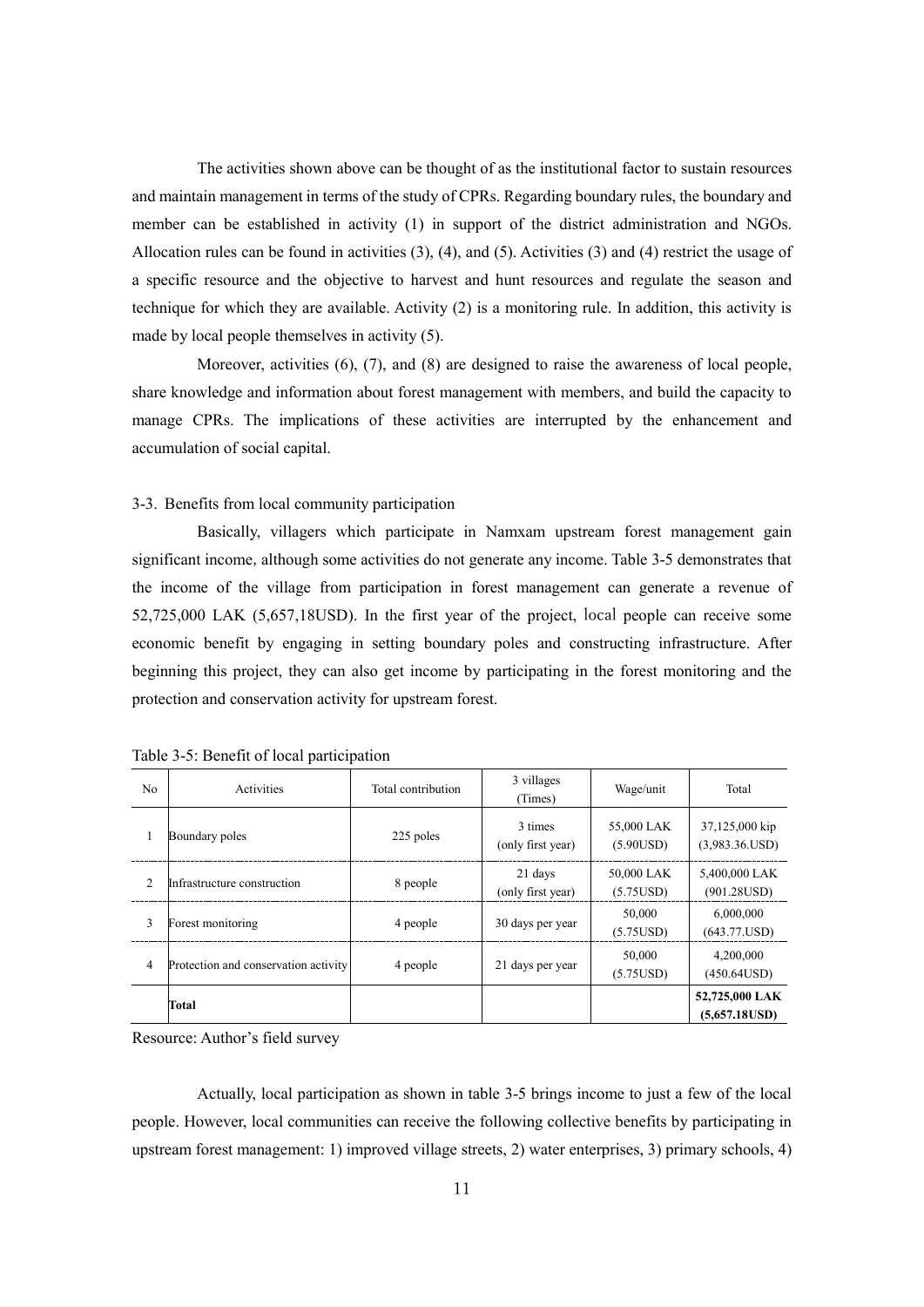local health centers, 5) livestock funds, 6) irrigation, 7) capacity building for agricultural skills, and 8) funds for forest management and monitoring. Hence, local communities can obtain social infrastructure and socio-economic systems through forest management projects.

The above benefits system can provide an economic incentive to cooperate with the management of local people and their communities. It is also possible for them to raise their awareness of the sustainability of forest resources and the environment while being involved in management.

How do local people participate in upstream forest management? This research measures the degree of local participation in each activity using a Likert scale ( $5$  = very good to  $1$  = very bad) and calculated the mean and standard deviation (SD). These results are shown in table 3-6. It is observed that each score is larger than the medium  $(= 3)$ . This elucidates that local people are willing to participate in each activity to some extent.

| <b>Activities</b>                                    |           | Mean | <b>SD</b> |
|------------------------------------------------------|-----------|------|-----------|
|                                                      | Village K | 3.93 | 0.68      |
| Participation in planning                            | Village H | 3.99 | 0.65      |
|                                                      | Village T | 4.00 | 0.65      |
|                                                      | Village K | 4.03 | 0.73      |
| Forest monitoring                                    | Village H | 3.97 | 0.78      |
|                                                      | Village T | 3.80 | 0.68      |
|                                                      | Village K | 4.23 | 0.76      |
| Wildlife management                                  | Village H | 3.83 | 0.76      |
|                                                      | Village T | 3.85 | 0.72      |
|                                                      | Village K | 3.91 | 0.78      |
| The management of aquatic animals                    | Village H | 3.86 | 0.70      |
|                                                      | Village T | 3.97 | 0.71      |
|                                                      | Village K | 4.13 | 0.74      |
| Making the regulations on upstream forest management | Village H | 3.98 | 0.73      |
|                                                      | Village T | 4.01 | 0.75      |
|                                                      | Village K | 3.99 | 0.71      |
| Dissemination campaign                               | Village H | 3.95 | 0.73      |
|                                                      | Village T | 3.95 | 0.75      |
|                                                      | Village K | 3.98 | 0.69      |
| Forest restoration and maintenance                   | Village H | 4.07 | 0.72      |
|                                                      | Village T | 3.91 | 0.75      |
|                                                      | Village K | 3.97 | 0.66      |
| Raising awareness                                    | Village H | 3.82 | 0.66      |
|                                                      | Village T | 3.97 | 0.72      |

Table 3-6: Significance of community participation

Resource: Author's field survey

### **4. Conclusion**

Research on community participation in upstream forest management was conducted in three villages in the Samneua district, Houaphan province, Laos. The aim of the research was twofold: 1) to study the factors of community participation in upstream forest resource management, and 2) to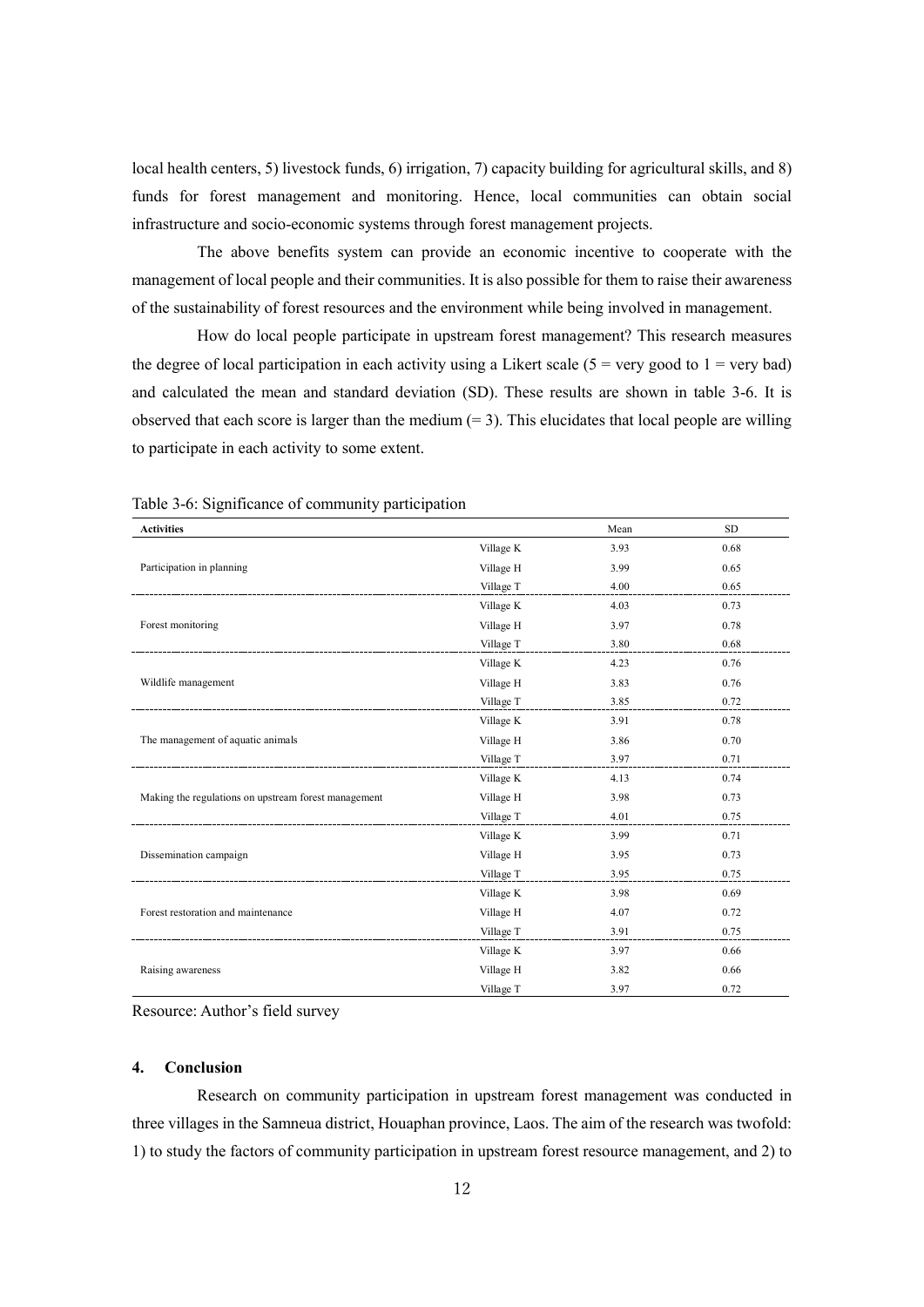determine which benefit local communities that participate in forest management activities and conserving natural forest resources.

Eight main activities were shown, with which local people ought to be engaged in upstream forest management: 1) participation in planning; 2) forest monitoring; 3) wildlife management in the protection area; 4) management of aquatic animals; 5) regulation of upstream forest management; 6) dissemination campaigns; 7) forest restoration and maintenance; and 8) raising awareness. These activities were evaluated in terms of the study of CPRs. It was also found that community forest management can generate revenue for the three villages, in an amount of  $52,725,000$  LAK ( $\approx$  5,657,18 USD).

It is judged that this research can also contribute to the establishment of social infrastructure (e.g., primary school, irrigation and health centers), social-socio economic systems (e.g., village founds), and capacity building.

Future work is encouraged in terms of conducting a statistical analysis to demonstrate the benefit from upstream forest management. Such work could positively motivate local people to participate. Therefore, an additional questionnaire survey is expected by our research survey team.

### **Acknowledgement**

The authors highly appreciate the financial support from JSPS KAKENHI Grant Numbers 19K20525 and 21H03677.

# **References**

- . Forest Carbon Partnership Facility (2014) Forest Governance Assessment for REDD+ Implementation in Lao PDR through Application of the PROFOR Forest Governance Tool, Forest Carbon Partnership Facility, Washington, DC: USA,. [https://www.forestcarbonpartnership.org/sites/fcp/files/2015/June/Forest%20governance%20ass](https://www.forestcarbonpartnership.org/sites/fcp/files/2015/June/Forest%20governance%20assessment%20for%20REDD%2B%20implementation%20in%20Lao%20PDR%20through%20application%20of%20the%20PROFOR%20forest%20governance%20tool.pdf) [essment%20for%20REDD%2B%20implementation%20in%20Lao%20PDR%20through%20ap](https://www.forestcarbonpartnership.org/sites/fcp/files/2015/June/Forest%20governance%20assessment%20for%20REDD%2B%20implementation%20in%20Lao%20PDR%20through%20application%20of%20the%20PROFOR%20forest%20governance%20tool.pdf) [plication%20of%20the%20PROFOR%20forest%20governance%20tool.pdf.](https://www.forestcarbonpartnership.org/sites/fcp/files/2015/June/Forest%20governance%20assessment%20for%20REDD%2B%20implementation%20in%20Lao%20PDR%20through%20application%20of%20the%20PROFOR%20forest%20governance%20tool.pdf)
- ・ Ostrom, E., T. Dietz, N. Dolsak, P.C. Stern, S. Stonich, and U. Weber, eds. (2002) *The Drama of the Commons*, *Washington*, DC: National Academy Press, 2002.
- ・ Ostrom, E. (1990) Governing the Commons: The Evolution of Institutions for Collective Action, New York: Cambridge University Press.
- Hardin, G. (1968) 'The Tragedy of the Commons: The Population Problem Has No Technical Solution; It Requires a Fundamental Extension in Morality,' *Science*, 162: 1243-1248.